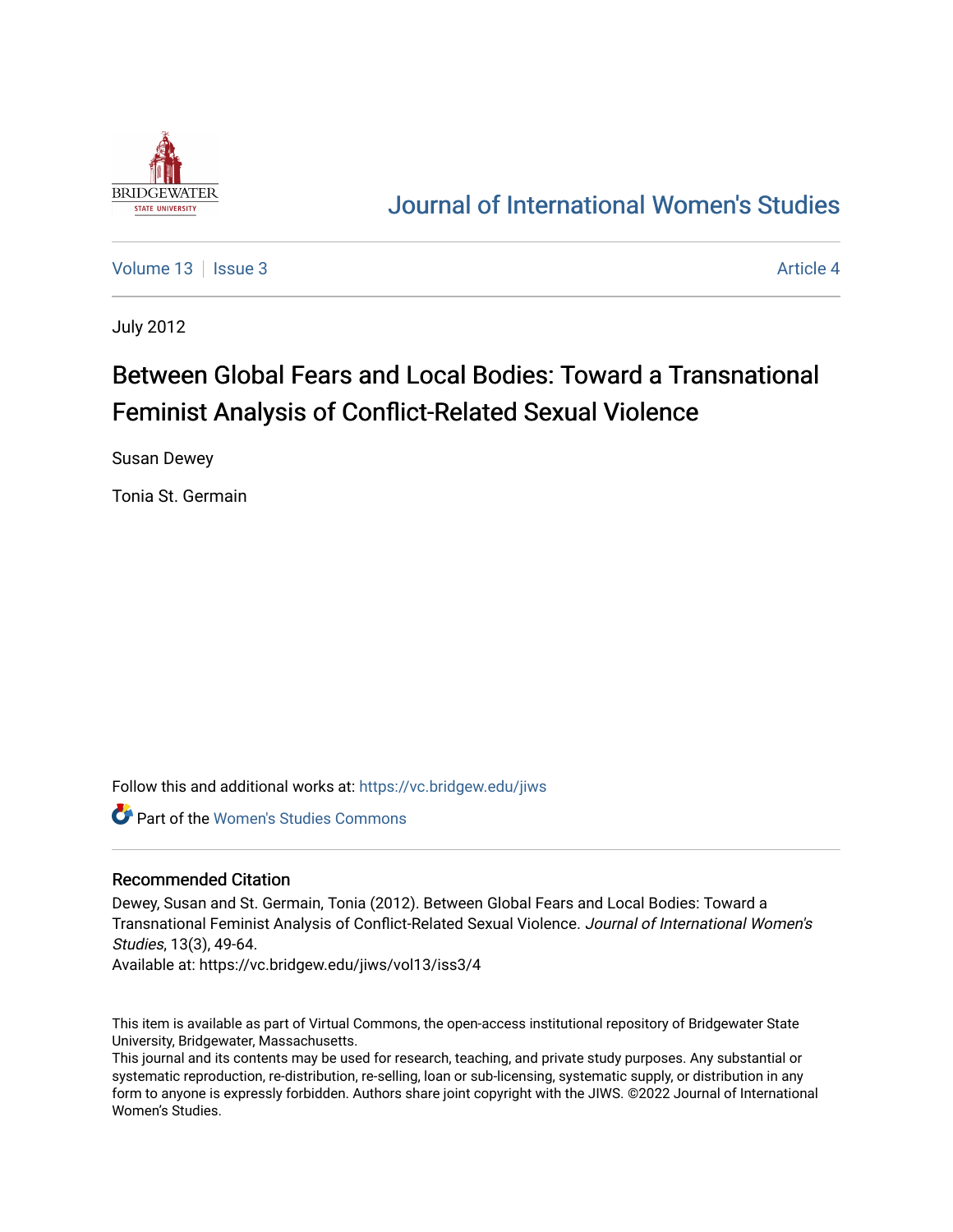This journal and its contents may be used for research, teaching and private study purposes. Any substantial or This journal and its equities may be asserted in secondly have a ling and the step, being Bodies in a step substantial or substantial or to anyone is expressly forbidden. ©2012 Journal of International Women's Studies.

## **Between Global Fears and Local Bodies: Toward a Transnational Feminist Analysis of Conflict-Related Sexual Violence**

By Susan Dewey<sup>1</sup> and Tonia St. Germain<sup>2</sup>

#### **Abstract**

Sexual and gender-based violence (SGBV) knows no borders. The twentieth and twenty-first centuries have witnessed historically unprecedented levels of violence against non-combatants as well as a concomitant rise in international and local efforts to assist survivors of conflict-related sexual violence. Yet the diversity of cultural contexts in which SGBV occurs challenges us to ask a timely question: what might a transnational feminist analysis of conflict-related sexual violence look like? This is particularly salient because feminist scholar-activists increasingly help shape policy designed to both address sexual violence as a weapon or by-product of war and services to assist its survivors. This article addresses the rise of global and local initiatives and institutions that rely upon the relatively recent emergence of concretized "best practices" recommended as global solutions to what are inevitably local problems. This article demonstrates how such global solutions are recommended for what are inevitably local problems and exemplifies how best practices are couched in human rights discourses that are presumed universally relevant despite their almost exclusive origination and dissemination by individuals in a privileged position vis-à-vis the intended beneficiaries of such discourse"s practice. After analyzing the ethical concerns raised by this reality, this article proposes using nonhegemonic feminist models to develop new strategies for respecting both cultural diversity and the humanitarian responsibility to protect individuals from conflict-related sexual violence.

*Keywords:* International law, rape, sexual violence

### **Introduction**

 $\overline{\phantom{a}}$ 

Conflict-related sexual violence permeates human cultural consciousness even in the earliest accounts of war: in the *Odyssey*, the kidnap of Helen proves a pivotal moment in the sacking of Troy, while the Hindu epic *Ramayana* revolves around the rescue of the goddess Sita from behind enemy lines by her husband. The implication of rape serves as a powerful subtext in both tales, and is featured in myriad variations throughout the world. Yet despite this centrality of women and sexual violence in war narratives both ancient and contemporary, it is only relatively recently that states have begun to regard conflict-related sexual violence as an offense against individual women rather than the family honor of her male relatives.

This article addresses the rise of initiatives and institutions reliant upon the relatively recent emergence of concretized "best practices" recommended as global solutions to what are inevitably local problems. These are often couched in human rights discourses that draw considerable power from their presumed universal relevance despite

<sup>1</sup> Affiliation: Assistant Professor, Gender & Women"s Studies, University of Wyoming. Email: sdewey3@uwyo.edu<br><sup>2</sup> Affiliation: Adjunct Associate Professor, Gender & Women's Studies, University of Wyoming Email:

[tstgerma@eou.edu](mailto:tstgerma@eou.edu)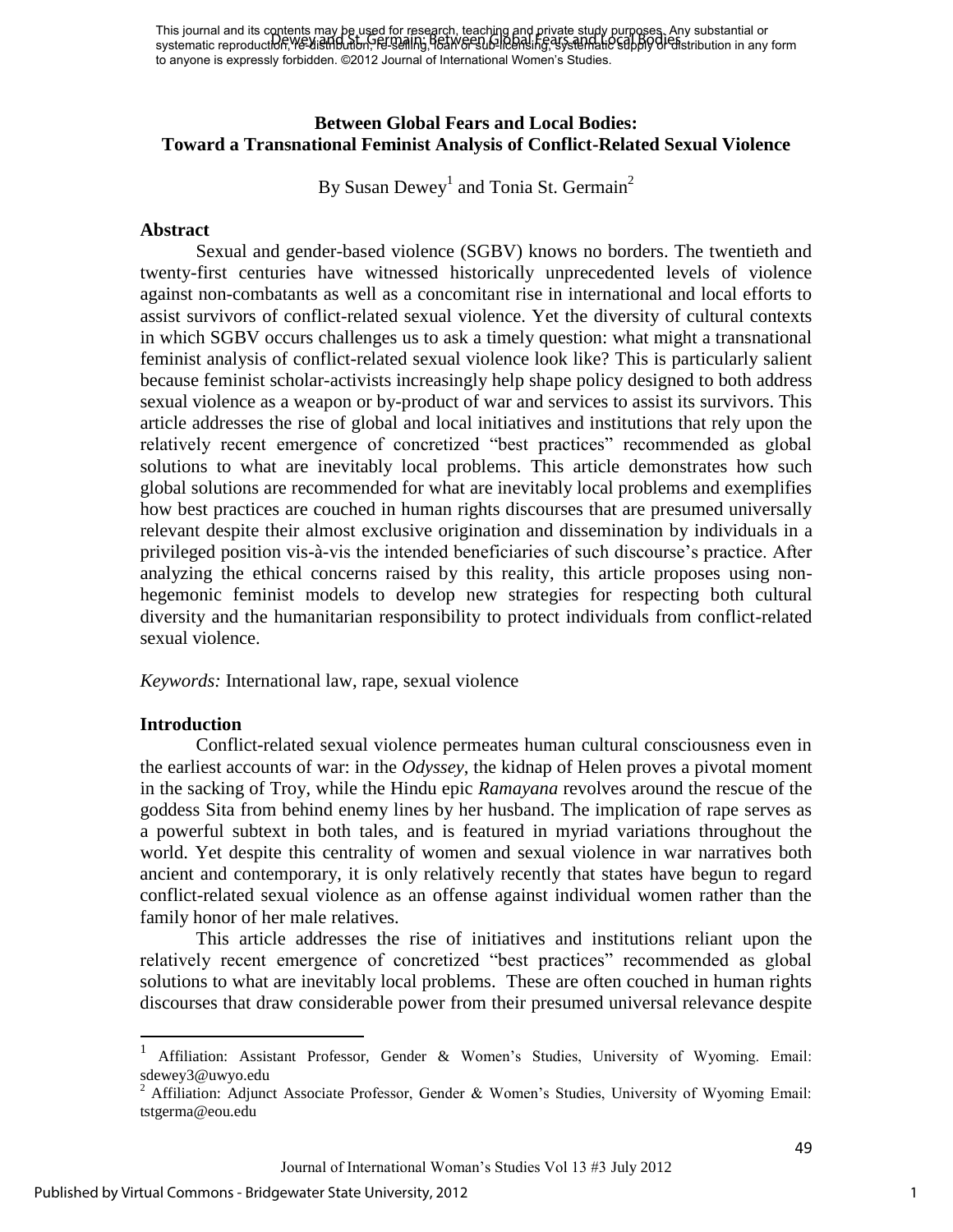the near-exclusive origination in and dissemination by organizations staffed by those who are relatively privileged vis-à-vis the intended beneficiaries of such discourse"s practice. Part I raises ethical concerns about this practice, then proposes the implementation of non-hegemonic feminist models to develop new strategies for respecting both cultural diversity and the humanitarian responsibility to protect individuals from SGBV. Feminist scholarship, jurisprudence, and activism made significant contributions to the shape of international criminal practice in this area during the 1990s special courts and criminal tribunals, particularly in Rwanda and the former Yugoslavia, and the particularities of the definitions of justice employed dramatically impact international legal discourse and practice today. Yet feminist scholars continue to debate the nature of the North American and Western European rape law reform movement's influence of on the Rome Statute (UN General Assembly, 1998), the authorizing law used to prosecute SBGV-related crimes at the International Criminal Court (ICC). Part I explores the process by which solutions developed by the rape law reform movement spread through statutory law and case law to emerge as global solutions to conflict-related SGBV in myriad cultural contexts.

 Part II analyses the contributions and constraints posed by the "end the impunity model" which emerged as the prevailing approach to justice for conflict-related SGBV survivors, and describes its dissemination through the various post-conflict international courts. Subsequent analysis critiques the limitations of using such a universal model in local conflicts, and Part III explores the theoretical utility of decentering hegemonic feminism in responses to conflict-related SGBV.

## **Part I: International Humanitarian Law (IHL) and Conflict-Related Sexual Violence**

## **IHL: A Brief History**

While the War Crimes Commission of 1919 marked the first efforts to systematically document violence against non-combatants, the sheer scale of destruction wrought by WWII that was truly instrumental in the development of IHL and the international organizations charged with developing it. IHL is the body of law that seeks to limit the effects of armed conflict by protecting non-combatants and restricts the means and methods of warfare. IHL is distinct from human rights law, which applies principally in peacetime to protect individuals from government persecution, while humanitarian law governs relations between states in time of war and protects individuals from enemy powers (Meron, 2008). Violations of human rights law result principally in state responsibility, while violations of humanitarian law can result in state responsibility, armed reprisals, and individual criminal liability for the perpetrator at the International Criminal Court (ICC).

The IHL has roots in the work of the Nuremberg War Crimes Tribunal and the Tokyo Tribunal, which obliquely addressed conflict-related SGBV in charging Japanese troops with the the mass rape of Chinese women at Nanking (Yoshida, 2009) and sexual slavery in the form of "comfort women" (Soh, 2009). The Nuremburg War Crimes Tribunal did not prosecute for rape although testimony about sexual violence was presented (Askin, 1997, p.31). These paved the way for the International Criminal Tribunal for Rwanda (ICTR) and the International Criminal Tribunal for the Former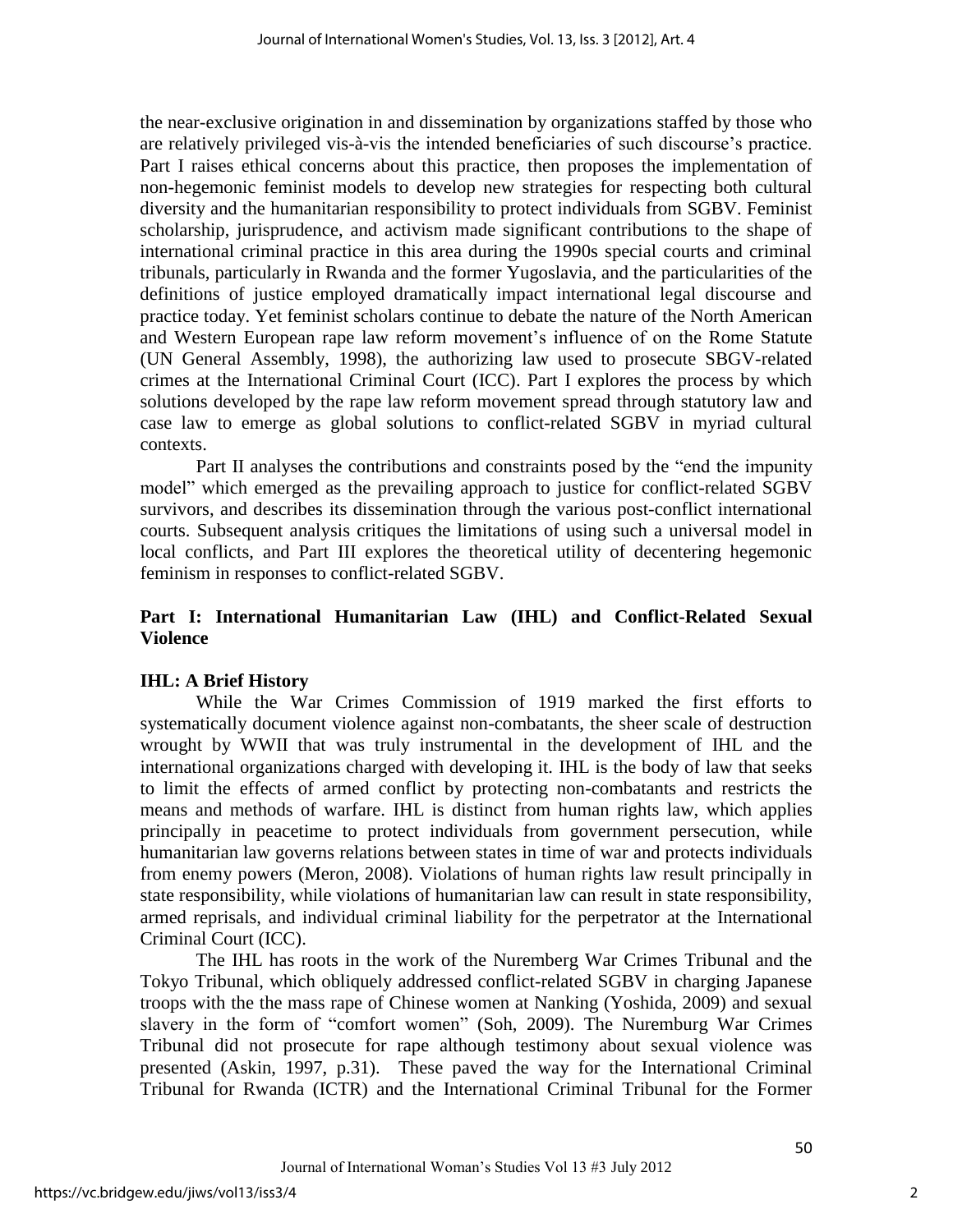Yugoslavia (ICTY), the latter of which was the first to successfully prosecute rape as a war crime.

The most significant recent development toward addressing conflict-related sexual violence occurred in 1998, when 111 states became party to the Rome Statute that created the ICC, which commenced operation in 2002. Under Article 8, the Rome Statute allows the ICC to prosecute rape and sexual violence committed by combatants in the context of armed conflict as a war crime and allows the prosecution of widespread systematic sexual violence directed against any civilian population as crimes against humanity, and in some cases genocide under articles 6 and 7 (UN General Assembly, 1998). The statute gives the ICC jurisdiction over genocide, crimes against humanity and war crimes. The Rome Statute recognizes rape, sexual slavery, trafficking, enforced prostitution, forced pregnancy, enforced sterilization and any other form of SGBV violence of comparable gravity as crimes against humanity. The statute provides that these and any other form of sexual violence constituting a grave breach or serious violation of common Article 3 of the Geneva Conventions and can be prosecuted as war crimes if they occur during either international or internal armed conflict.

#### **Definitions and Feminist Debates**

Definitions are integral to legal process. The ICC Elements of Crimes (ICC, 2011) defines rape and other forms of sexual violence by focusing on the coercive acts of the perpetrator, including threats and psychological oppression, rather than on physical force alone. The ICC"s definition of rape is gender-neutral and refers generally to the invasion of the victim's body, rather than just the forced vaginal penetration with a penis (Amnesty International, 2010). However, in the world of international policy and aid, definitions can change according to the politics of the organizations, and understandings of SGBV differ by country, community and cultural context. The lack of a clear and commonly accepted language inhibits development of effective reporting systems and/or databases, and thus restrains prevention, monitoring, and victim advocacy efforts (Baker, 2007). Under the law every defendant must be informed clearly and with specificity of the crimes he or she is alleged to have committed, and thus the evolution of the legal definitions pertaining to war rape were key to the development of the Rome Statute and continue to impact the ICC"s effectiveness in prosecuting conflict-related SGBV. Feminist scholarship and activism have been instrumental in constructing contemporary perceptions of conflict-related SGBV.

 Feminist scholarship on the experiences of women both during and after conflict clearly reveals a number of key patterns at work despite the diverse cultural and geographical contexts in which conflict-related SGBV takes place. These include a dramatic rise in the number of female soldiers (Enloe, 2010; McKay, 2004), increased attention paid to the ways in which conflict is explicitly gendered (Enloe, 2000; Giles  $\&$ Hyndman, 2004; Goldstein, 2003; Moser & Clark, 2001; Turshen & Twagiramaya, 1998), and efforts to incorporate women into the postconflict peace-building process (Meintjes, Turshen & Pillay, 2002; Cockburn, 2007; Mazurana, Raven-Roberts & Parpart, 2005). Yet the relatively recent emergence of concretized best practices, defined as a method or technique shown to demonstrate superior results, with respect to conflictrelated SGBV remains relatively unexplored. Such best practices, despite their good intentions, recommend global solutions for what are inevitably local problems and are

3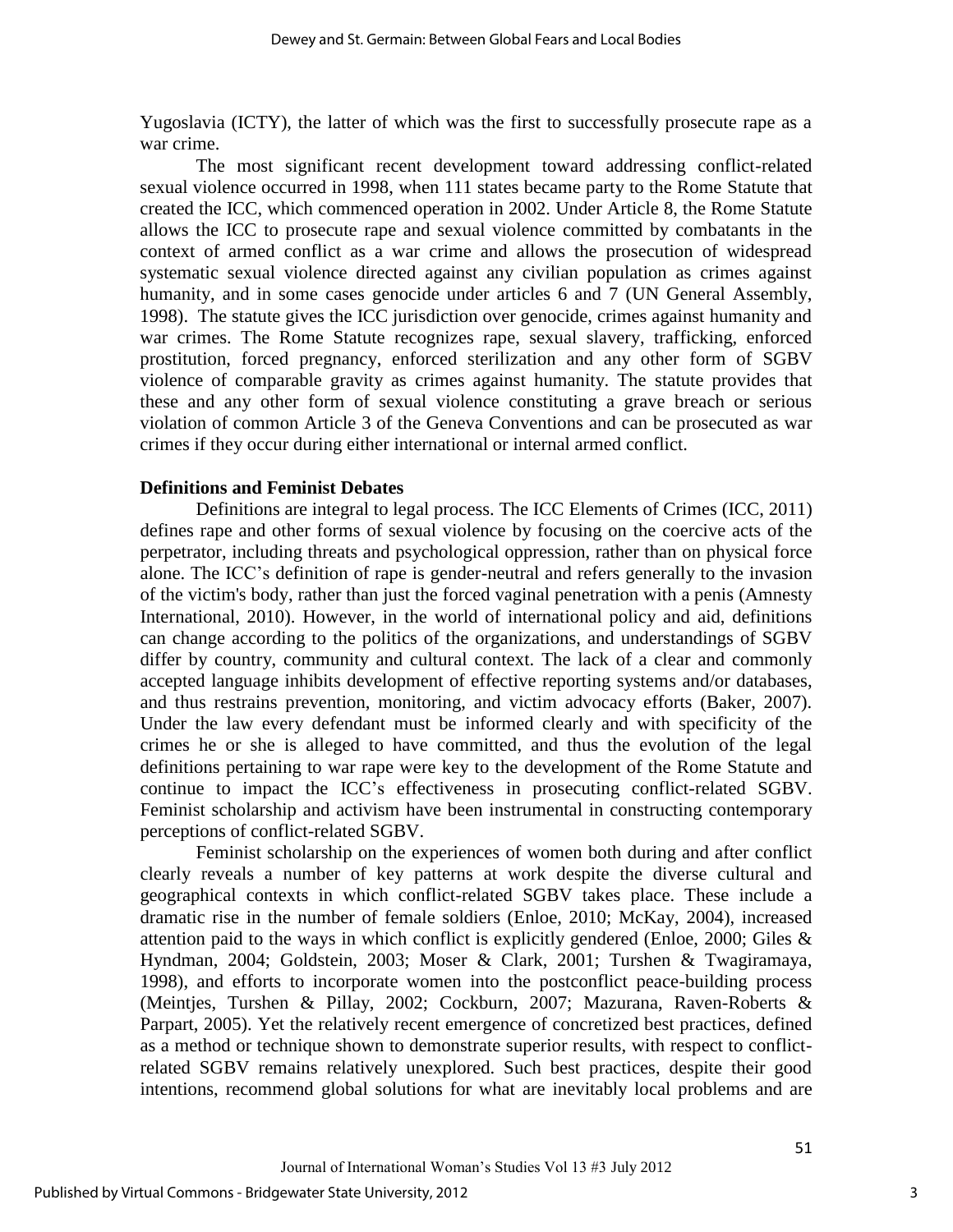frequently couched in human rights discourses presumed universally relevant yet are almost exclusively originated and disseminated by individuals in a privileged position vis-à-vis the intended beneficiaries of such discourse"s practice. For instance, UN Women catalogued a wide variety of peacekeeping practices with respect to conflictrelated SBGV, including firewood patrols, market escorts, night patrols and earlywarning systems (UNIFEM/UN Women et al., 2010). While these attempts are noble, such broad overviews obscure the local realities of girls' and women's experiences in conflict zones by proposing universal solutions that ignore the particularities of culture and place.

Such attempts have considerable precedent in the United States, where feminist legal scholarship has begun to challenge this pro-prosecution approach arguing that these reforms have not been successful in the U.S. (Bumiller, 2008; Gruber, 2009). Nonetheless, this prosecution-oriented approach remains popular among the populace, prosecutors, and jurists involved with the ICTR, the ICTY, and the ICC, many of whom received their appointments due to their involvement with the legal rape reform movement and who secured this approach in the case law, procedural law, and the administrative court procedures surrounding victim/witnesses of wartime sexual violence (Halley, 2008). The purported benefits of criminalization are even more destructive in the international criminal prosecution arena when cultural beliefs about gender, sexuality, and violence are as varied as the countries where conflicts originate and where SGBV is not interpersonal but systemic and widespread among the civilian population.

Exporting flawed solutions from the North American criminal justice system raises serious ethical and human rights concerns regarding conflict-related SGBV, a great deal of which takes place in communities outside the North American ideological purview. Feminist scholars have documented how such macro-discourses are increasingly used by populations outside these geographical regions in ways that illuminate gendered points of tension in local communities (Charlesworth, 1994; Cook, 1994). Sally Engle Merry (2006) argues that despite the best efforts of the UN and advances in human rights law, violence against women across the globe is still perpetuated in the gap between legal principle and local practices.

## **Part II: The "End the Impunity" Model of Justice- Troubling Questions**

Two universal liberal concepts shared and promoted by some feminist rape law reformers govern the area of legal advocacy for survivors of conflict-related SGBV: (1) the rule of law, in which governmental decisions are made by applying known legal principles (Black"s, 1979, UN ROL n.d.), and (2) ending impunity, defined as holding perpetrators accountable through criminal, civil, administrative or disciplinary proceedings (UN Principles, 2005). In terms of the development of statutory law, such as the Rome Statute, these concepts figure so powerfully that they create a hegemonic response to justice for war rape survivors. This hegemonic responses holds that prosecution of the perpetrator is the sole means by which survivors can seek justice, ideally through following the best practices advocated by legal organizations, such as the ICC and other special courts and tribunals.

 International criminal lawyers involved in prosecuting wartime rape have very powerful perceptions of the boundaries of the law and how to use them to achieve a conviction. Carla Del Ponti, lead prosecutor for the ICTR and ICTY during the cases that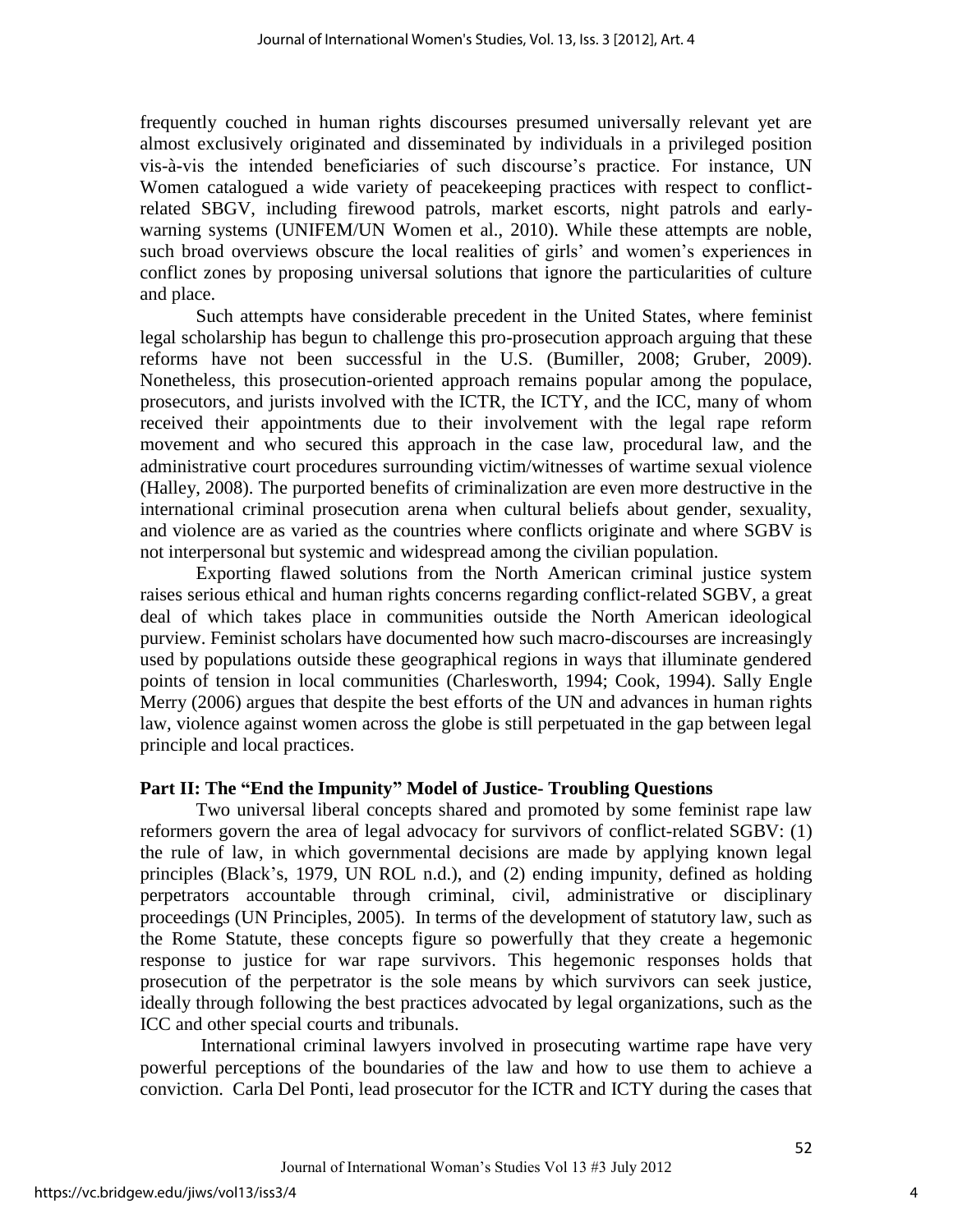paved the way to the Rome Statute, tellingly noted that "victims feel we are picking and choosing perpetrators" because prosecutors" duty toward judicial economy (measures taken to avoid unnecessary effort or expense on the part of the court or the court system) require them to do so. From this perspective, the role of the victim-witness is as a tool, a means to an end. That is not to say that the victim/witnesses cannot share a similar criminalization approach, but more often than not, they must be groomed to take the stand and give testimony in cases that have been specifically selected for their ability to produce a conviction. The prosecutor has jurisdiction over the crime and must often violate the boundaries, invade the borders, and disregard the agency of the victim-witness to achieve what the North American and Western European legal systems regard as "justice." Clearly this is even more intensified in international criminal law practice, which operates as the enforcement arm of the legal system. Justice at the ICC is based on a hegemonic view of individual "justice" that leaves no room for community-based conceptions of justice.

Feminist scholarship has a long history, beginning with Susan Brownmiller (1975/1993), of acknowledging how the criminal justice system can conduct a "second rape" of the victim-witness, resulting in significant re-traumatization. In fact, much of the past and current reforms emanating from the feminist violence prevention movement have resulted from a desire to make a criminal prosecution less onerous for the victim. To date, 32 U.S. states have amended their constitutions to include rights of crime victims (National Center for Victims of Crime, 2010), which are culturally meaningful in terms of reframing attitudes and beliefs about sexual violence, but have not yielded an increase in the number of rape reports and convictions. Rape has the lowest arrest rate (25%) of any crime in the US, where police scandals of thousands of untested DNA evidence in rape kits in urban areas nationwide have challenged the reliability of the conviction rate analysis for the FBI (Keteyian, 2009). Similarly, in the United Kingdom, between 75 and 95 percent of rapes are never reported to the police (HMIC & HMCPSI, 2007) After 40 years of North American and Western European rape law reform, it appears that the end impunity approach has been less than efficacious.

This gives rise to some troubling questions. How have legal reforms that emerged from the prosecution of one man and one woman in North America or Western Europe translated to the prosecution of mass systemic rape elsewhere in the world? Are other approaches to justice presented as alternatives or is ending impunity the "one right way"? How are the needs of the survivors incorporated into the concepts of justice? Who benefits from the end the impunity approach most? Here Rwanda provides a particular significant case in point: between 1990 and 1994 it is estimated that between 250,000 and 500,000 women were raped (SURF, 2010). Rwanda is an example of a situation where there are as many perpetrators as victims and the criminal system cannot hope to provide "individual" justice to each survivor. The ICTR issued 21 sentences (18 convictions and 3 acquittals), the vast majority of which had no rape convictions; in fact, there were double the number of acquittals for rape, and the Prosecutor's Office did not bring rape charges in 70% of cases (Nowrojee 2005).

The first time in history rape was explicitly recognized as an instrument of genocide and a crime against humanity was during the ICTR Akayesu (1998) trial, when the sole female judge at the ICTR at that time, Judge Navanethem Pillay, questioned the witnesses about rape and invited the prosecution to consider amending the indictment to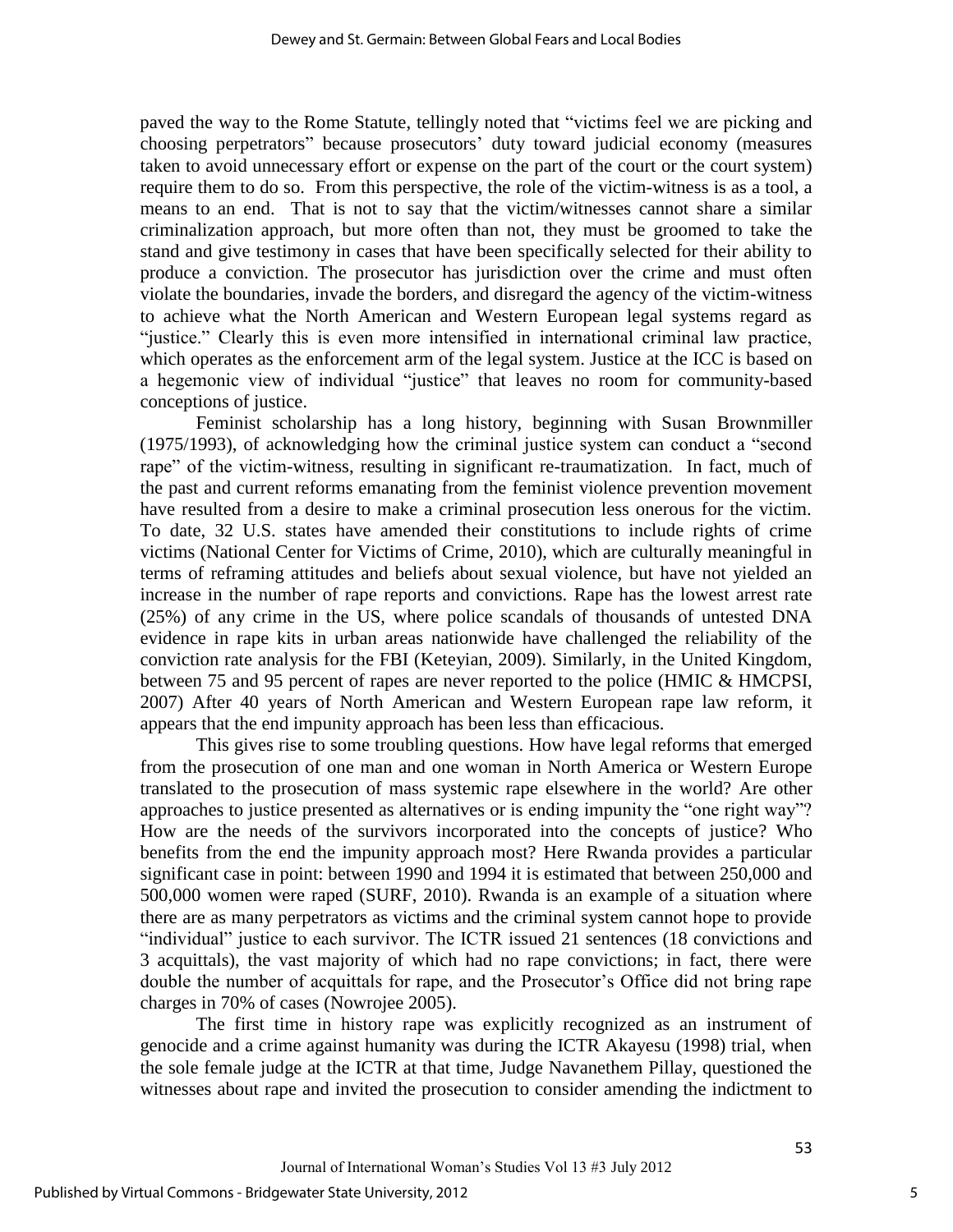include charges for the rape crimes (Askin, 2004). Ironically, the issues presented before Pillay in 1998 were equally unresolved in the ICC trial of Thomas Lubanga, who was not charged with any form of SGBV despite his militia"s responsibility for widespread rape and the sexual enslavement of girl soldiers (Simons, 2012). The exclusion of sexual violence in arrests, indictments and convictions were the very things that those involved in the creation of the Rome Statute sought to remedy through the promotion of the end impunity approach to war rape. Clearly, legal advances such as the Rome Statute constitute an enormous advance in IHL and much appreciation needs to be paid to these path-breaking legal scholars, practitioners, and activists for their work and accomplishments. Yet, any approach has benefits and limitations that must be explored in terms of their substantive results, as analyzed above, and through the flow of resources to victims, witnesses, and survivors of conflict-related sexual violence, as discussed below.

## **Following the Money: Resource Allocation**

The ICC"s governing Rome Statute mandates aid and protection to survivors of conflict-related SGBV involved in a case selected by prosecutors, which leaves many out. The reparations aspect of this solution is further narrowed by the requirement that a conviction must ensue. The Rome Statute also mandates funding for organizations that aid in-country survivors, but these monies are dependent on availability and the politics of the ICC budgeting and administration process. Thus, help for victims under the legal model is highly selective and the international criminal prosecution industry is the big financial winner.

For example, the ICC continues to show overall budget growth;  $\epsilon$ 102,630,000 in 2009, and  $E112,181,630$  in 2012 (Women's Initiatives for Gender Justice, 2011), while the budget of the Trust Fund for Victims' budget was only  $\epsilon$ 3,131,218 in 2009 and the total amount of funds available in in 2011 was  $6300,000$  less than in 2010. The Trust Fund was established to support programs aimed at addressing the harms suffered by victims under the jurisdiction of the ICC. Funds are supposed to help victims with physical and psychological rehabilitation and material assistance (UN General Assembly 1998). In 2011 the Trust Fund reported total funds obligated for grants in the Democratic Republic of Congo (DRC) and northern Uganda since 2007/2008 amounted to €5,344,545, with  $€600,000$  been allocated to activities in the Central African Republic (CAR), and reserves to supplement orders for reparations from the Court amounting to  $E1,000,000$  (ICC, 2009). To put these numbers in perspective, Dr. Denis Mukwege, director and founder of Panzi General Referral Hospital in Bukavu, South Kivu province in the DRC, who won the United Nations Prize in the Field of Human Rights for 2008, reports that, "the number of women who have been raped since the beginning of the conflict is far higher than the U.N. estimates of 200,000-300,000…the real figure is more like half a million" (Manalsuren, 2009). Using these numbers approximately 5% of the overall ICC budget has gone to directly service survivors of conflict-related SGBV rape.

Examining the flow of resources indicates that end impunity battle cry of the ICC has resulted in a criminal justice industry that appears to serve the ICC"s definition of justice quite well in the sense that the vast majority of funds go directly to the ICC rather than to survivors of conflict-related SGBV. The imbalance of financial resources between the interests of prosecution and survivor reparation exemplified in ICC funding allocations could be attributed to the gender inequality in privileging of individualistic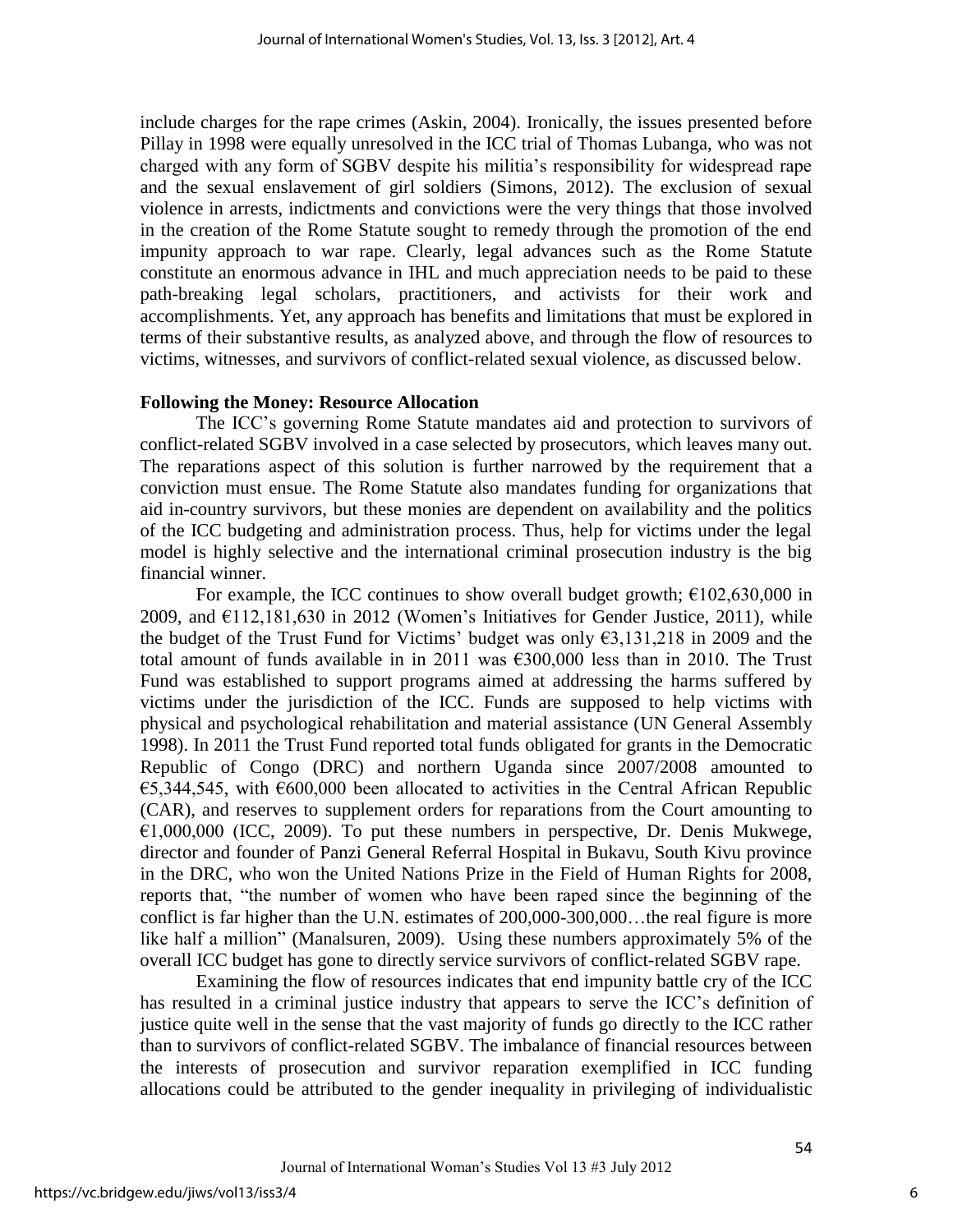definitions of justice and gender inequality within the structures that enforce them. What this justice might look like to survivors of conflict-related SGBV remains to be seen. It may safely be assumed that many of the cross-cultural meanings of "justice" differ considerably from the witness participation, protection, and reparation approach of the ICC. On the other hand because particular concepts may be absent or defined differently in local settings does not immediately invalidate them, however the current IHL end the impunity model leaves little room for alternative approaches that are inclusive of the survivors perspectives of justice.

#### **Part III: Alternative Approaches**

Women of color in the United States (Smith, 2005; Koyama, 2002) and Australia (Atkinson, 2002) have challenged the efficacy of state supported services for survivors of SGBV due to their exclusionary nature and bias toward white women. This critique also applies to the way feminist legal scholars impacted the development of ICTR and ICTY case law, the Rome Statue, and the ICC. The international criminalization approach of the ICC and other international tribunals exports many of the same problems critiqued in scholarship by feminists of color living and working in zones of privilege dislocated from areas in which conflict-related SGBV occurs.

Transnational feminist theorists similarly articulate critiques of the ways in which white feminists can potentially reinscribe neocolonial imperatives of political domination, economic exploitation, and cultural erasure in their accounts of SGBV; what Spivak (1994) articulated as "white men saving brown women from brown men". Mohanty, for instance, argues that the assumption of homogeneity among women "seems predicated on the erasure of the history and effects of contemporary imperialism" (2003, pp. 110-111). These key concepts are directly applicable to rethinking understandings of justice for survivors of conflict-related sexual violence. Scholarship by women of color that describes the experiences of women living in racially segregated and systematically marginalized communities rather disturbingly mirrors patterns emergent amongst women facing conflict-related SGBV. For instance, Native American scholar and activist Andrea Smith (2006) documents patterns of control and surveillance, policing, homogenization of diverse cultural practices, and double marginalization of those who do not neatly fit victim models defined by the dominant society.

Smith's observations closely resemble those of conflict-related SGBV survivors, whose needs are excluded from the discourse as attention is focused on neocolonial and neoliberal understandings of justice, victimhood, and survivors' needs. This dependency on a notion of culture and gender as static concepts assumes that anything but the Western approach to SGBV justice and survivor services is a sign of underdevelopment and thus rationalized as easily ignored (Singleton, 2012). While recent UN conventions, such as the Rights of Indigenous Peoples, are much more rigorous and complex in their approach to culture, Charlesworth (2005) argues that the powerful tools that international humanitarian law offers for gender equality have actually been used to halt or retard advancement for women.

Polman (2010) reminds us that humanitarian crises, such as conflict-related SGBV, are always symptomatic of political circumstances and there is no apolitical way of responding to them. Indigenous and other women of color in the West call for an antiviolence movement that includes the history of women of color and requires a radical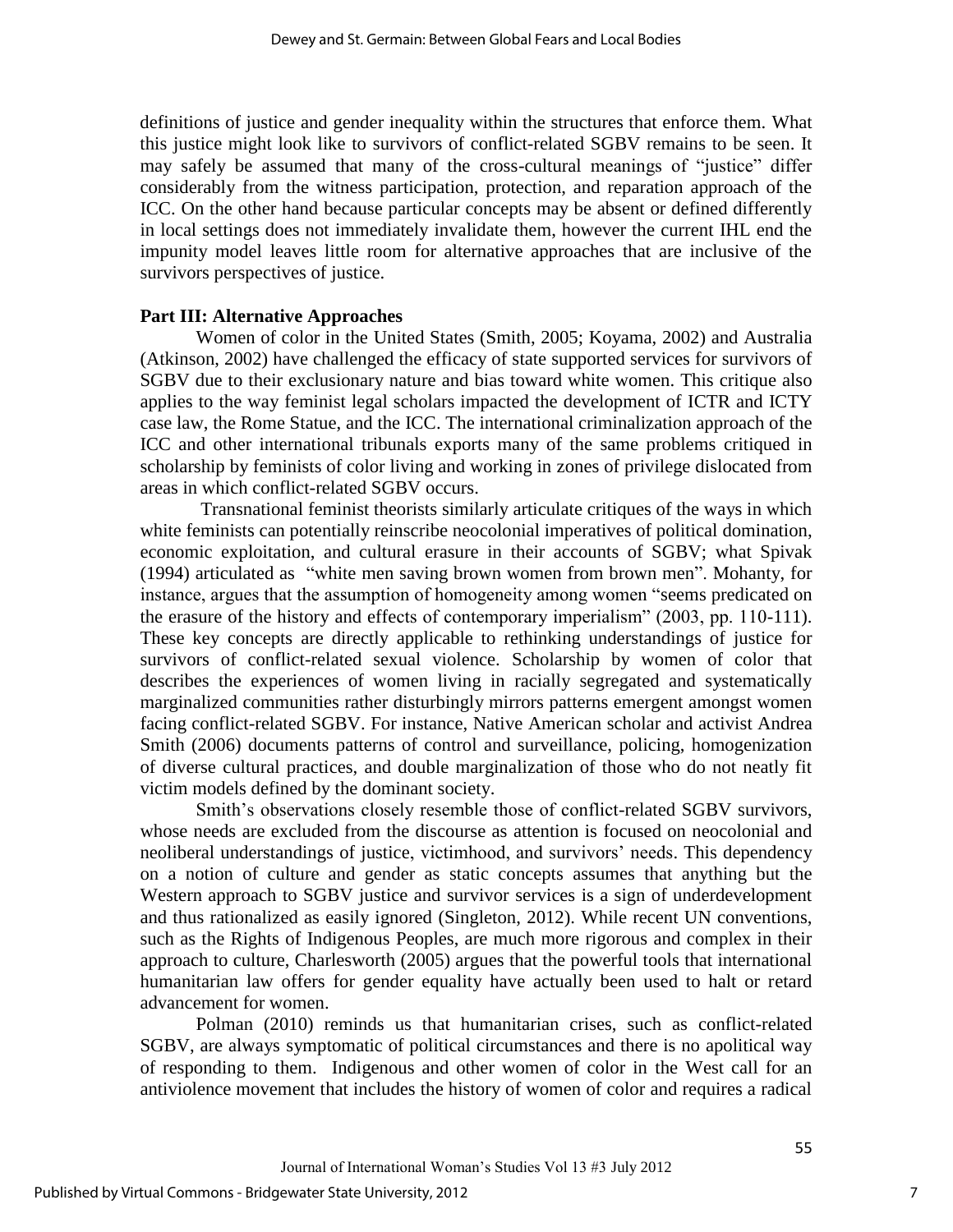rethinking of the legal models currently promoted by international bodies as "best practices." We argue that the experiences of women in communities of color, which have survived genocide, systematic sexual violence, and the imposition of the rule of law can be most useful in the struggle to provide justice for conflict-related SGBV survivors. The question arises as to how the professional and academic elite from the international legal and aid community can place the voices and experiences of these survivors, activists, and scholars at the center. In other words, is it possible to envision a context where the systems of justice surrounding conflict-related SGBV could become accountable to the less powerful?

We acknowledge that the North American and Western European movements to prevent violence against women have made a tremendous impact on providing legal recourse where little previously existed and delivering much-needed services to survivors. In addition, international criminal law and rape as war crime prosecutions enacted through the ICTR, ICTY, and ICC serve as a powerful consciousness raising movement, in tandem with other international feminist campaigns, such that today journalists cover SGBV as a matter of course. Yet, the numbers of women (and girls) who are victimized through SGBV during conflict (and peace) continues to increase as does the brutality of these crimes and this requires that the international feminist movement to end violence against women to re-examine its philosophies, policies, and practices so it can better achieve its goals. In this vein, we have identified five specific challenges that feminist jurisprudence, public policy and service providers might want to explore.

### **Different Voices, Altered Approaches, and Anticipated Solutions**

First, international criminal justice via the ICC alone cannot deter offenders, protect survivors, or end impunity. Second, criminalization has resulted in untrained law enforcement, whether in the form of UN Peacekeepers or local/state police, contributing to survivor pain through bad procedures and actual commission of SGBV against women and girls. Third, criminalization often excludes victims marginalized in their own communities, including women with disabilities, sex workers, and undocumented women. Fourth, funding is channeled into policing, prosecution, and prisons and away from the needs of the survivors and their families, placing further constraints on their already limited abilities to access medical and psychological care, education, housing, and jobs. Finally, reliance upon international criminalization and humanitarian aid has resulted in an isolating, apolitical professionalization that alienates survivors leaving them disempowered, silenced, and distanced from social justice groups working on similar issues.

These five items all share the neoliberal philosophy (Harvey, 2007) of reliance on the individual and shifts focus away from developing ways communities can collectively respond to SGBV. In doing so, these principles reject one of the basic philosophies of feminist jurisprudence, which is to develop law and policy that does not isolate individual acts of violence from the larger context in which they occur. Feminist legal analysis needs to take the lead in developing new strategies to address the multiple ways in which communities experience and respond to conflict-related SGBV.

8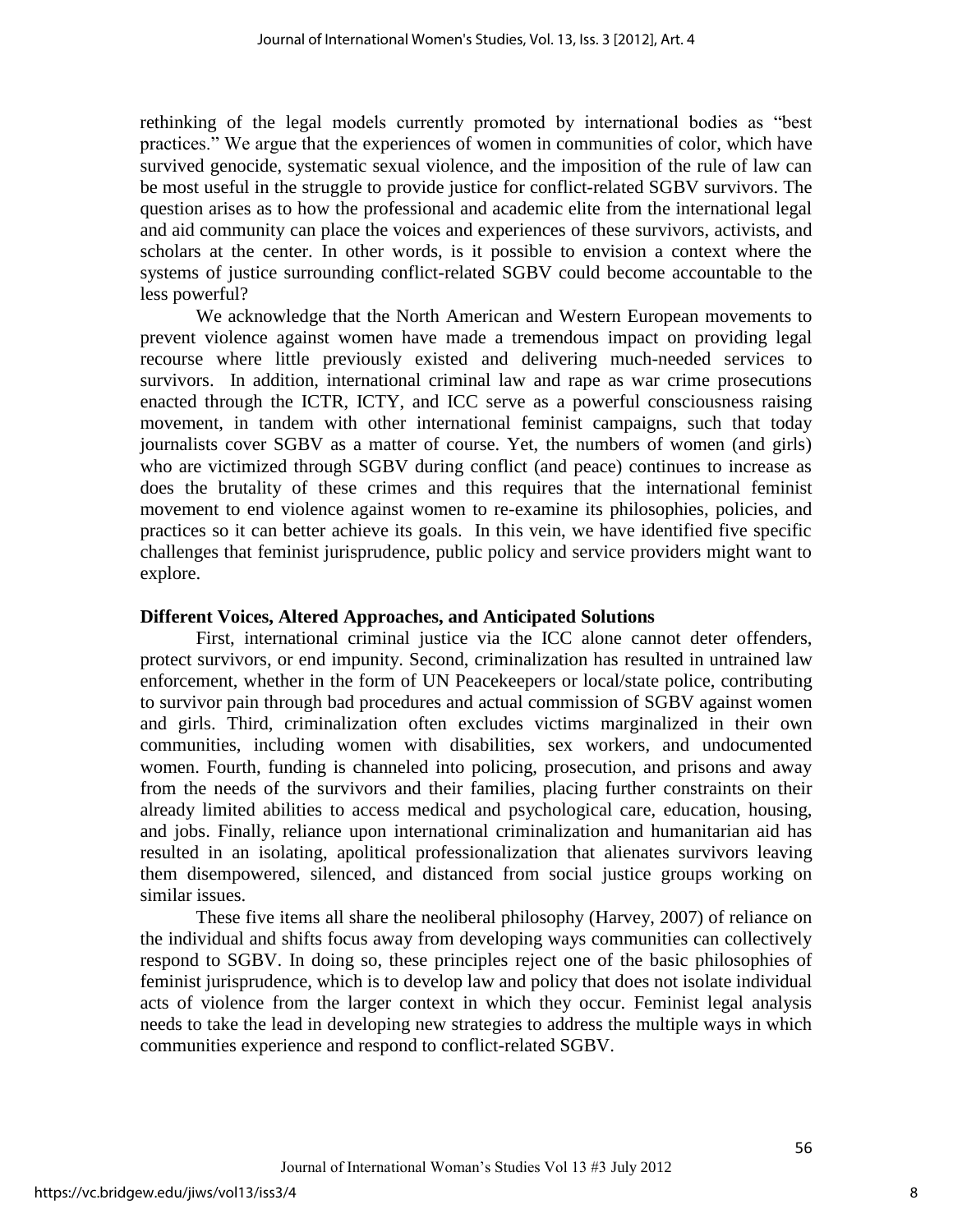#### **Intersectional Responses to Conflict-Related Sexual Violence**

African**-**American feminist scholars (Crenshaw, 1991; Hill Collins, 2000) provided feminism with the intersectional approach to race and gender, and Smith (2006) took that discourse on step further by describing how the politics of intersectionality could fundamentally shift how SGBV is analyzed. She describes SGBV as "not simply a tool of patriarchy but also a tool of colonialism and racism" that are used to victimize entire ethnic communities. She further describes how many in the Native American community argue that sexual violence is "traditional" (p. 13) and how this is a state of false consciousness created by internalized racism and sexism. Smith explains that gender violence certainly occurred prior to colonization but historical records show that it was a rarity as well as a severely punished. The question that arises here then is, can international feminist jurisprudence and policy find ways to help SGBV survivors reach into the pre-colonial past to reclaim and histories and traditions that celebrate women"s participation in the political and social norms that prevented and punished SGBV before colonization, war, and conflict? Like the indigenous peoples of North America, many ethnic groups in Africa for example, enjoyed a pre-colonial culture where women could serve as spiritual and political, leaders and many societies were matrilineal (Gunn Allen, 1986).

Can what Native American scholar and activist Paula Gunn Allen (1986) argued about colonizers needing to teach Native American people about gendered hierarchy and the role of physical/sexual abuse of women in maintaining it may be extrapolated to Sub-Saharan Africa? As part of her argument to de-center hegemonic feminism and the systematic denial of the history of SGBV against indigenous women and other women of color, Smith outlines the various forms of systematic sexually violent atrocities committed against Native American and African-American slave women by various state actors and military that match the brutality of the kinds Mukengere and Nangini (2009) make about rape with extreme violence in South Kivu, DRC.

Would it be possible to develop women-identified, community-based responses to conflict-related SGBV that do not wholly rely on the international or state criminal justice systems? Could transformative practices emerging from communities of color in North America and Western Europe be documented and disseminated to promote a collective response to SGBV that occurs in conflict and post conflict zones? How would the international movement to end violence against women be transformed if all feminists demonstrated by action and deed their respect for the leadership (and survivorship) of women of color? These are the questions we pose that might shape a new discourse around what a transnational feminist approach to justice for wartime SGBV might look like.

### **Creating New Best Practices and Models**

Our approach is molded on the theories and experiences of Native American women and communities as they have documented their work to develop systems of justice that do not divert accountability away from community and towards the prison industrial complex (Davis, 1998). However, Nielson & Silverman (1996) note that the reification of tradition has not been advantageous for native women who survive SGBV, and that survivors may be reluctant to pursue alternatives to criminalization/incarceration for SGBV because: (1) survivors are often pressured to "forgive and forget" in traditional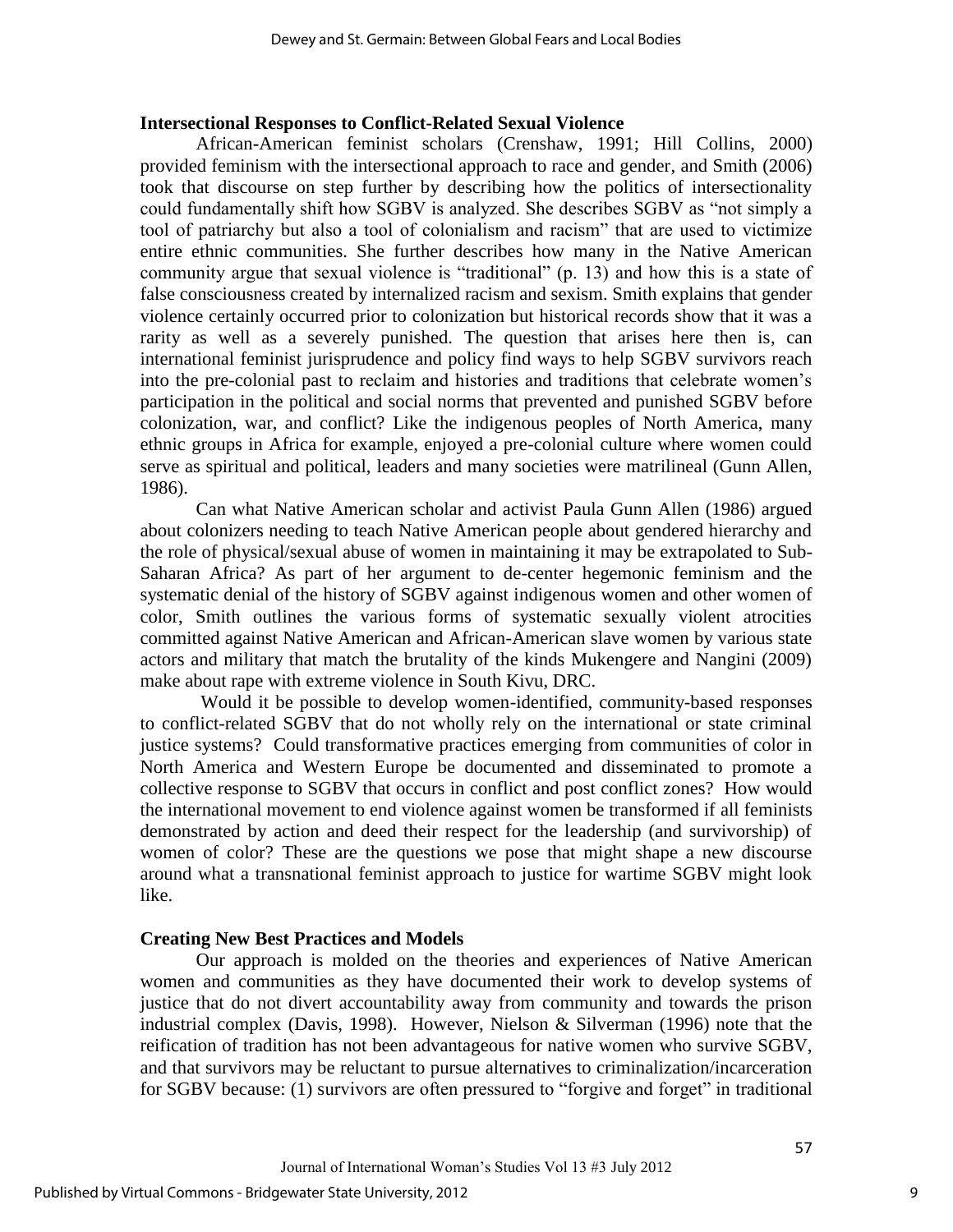mediation programs; (2) some traditional alternatives focus more on maintaining community than on providing justice and safety for women; (3) offenses against children are more successful than those against adult women because communities are less likely to blame the child victim for the sexual assault; (4) traditional approaches to justice are more effective in rural isolated areas as the perpetrator is less likely to simply move away; (5) community members see SGBV as less of a crime when an adult women is the victim and will not support holding the perpetrator accountable; (6) elders admit that their own understandings of traditional punishments have been tainted by their own colonization process; (7) because SGBV is not considered a pre-colonial native "tradition" the colonial ways are better punishment. While these problems are responding to individual not systemic SGBV as found in conflict zones, they mimic many of the criticisms leveled against African communities that value traditional communal modes of justice for adjudicating SGBV.

A case in point is the model in the Rwandan *gacaca* courts established to provide restorative justice to victims of the genocide. *Gacaca,* derived from the Kinyarwandan word for the lawn upon which community members arbitrated disputes, this system places a strong emphasis on plea bargaining, community service and, above all, holding perpetrators accountable rather than offering mass amnesty (Meyerstein, 2007). The *gacaca* model demonstrates how "international law can "look to the bottom"" for solutions (Rajagopal, 2003) but the Native American experience shows that reification of the traditional is no solution when the crimes involve SGBV. However, it does point to how human rights advocacy conducted through extensive engagement with local stakeholders is an approach that should be central not marginalized, because it is prepared to appreciate these distinctions and engage local populations on their own terms. (Meyerstein, 2007). What is clear is that taking a binary approach alone is not leading to solutions that help survivors specifically or the community as a whole, irrespective of whether that approach involves criminalization or the community.

Developing a model that both accepts and resists the dominant international legalist model and does so from a standpoint respectful of culture, rather than sovereignty alone, might be worthy of more exploration. A form of justice that is attentive to the needs of postcolonial society in the developing world and in its emphasis on communal development and reconstruction driven by local, informal processes could address concerns about how the social and economic well-being of the polity takes precedence over the narrow focus on individual civil and political rights, as the liberal legalists and human rights activists tend to do, despite the impracticality of such interventions in postconflict situations (Meyerstein, 2007).

Smith (2006) states the problem clearly: Thus our challenge is, how do we develop community- based models of accountability in which the community will actually hold perpetrators of SGBV accountable?" Centering responses to conflict related SGBV on indigenous feminism, as opposed to white or colonial women, will aid in the understanding of what justice means to individual stakeholders engaged in efforts to redress or prevent sexual violence in conflict and post-conflict zones. This re-centering demands that law and policy makers, as well as service providers, "address the interpersonal, state and structural violence simultaneously" (p. 160). This form of analysis suggests new directions that acknowledge that neither Western criminalization that seeks to "end impunity," nor traditional restorative justice that reifies "tradition," nor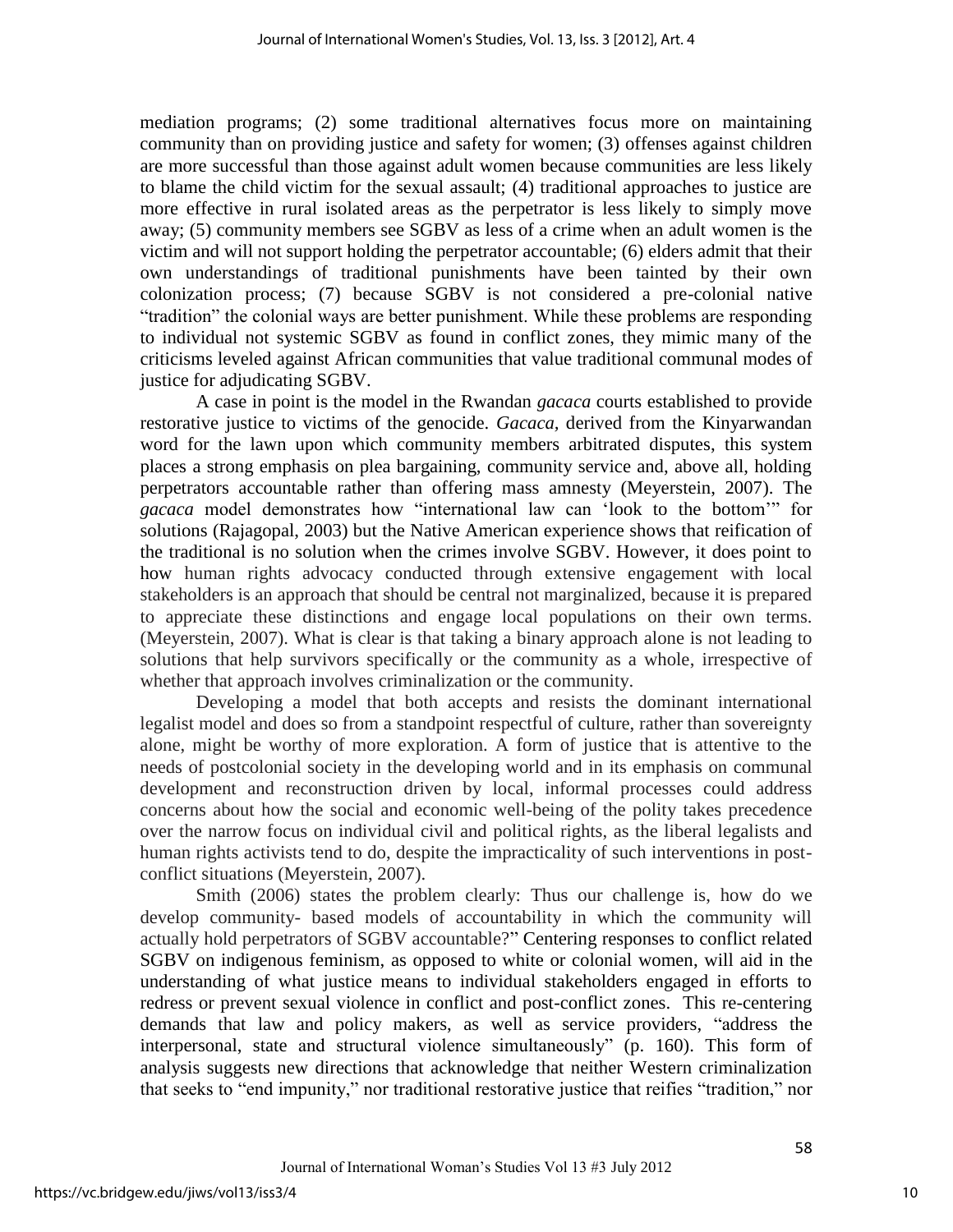"professionalized" services to survivors that are apolitical, offer panaceas for justice. Our own attempt to de-center has developed in to an approach that we propose below as a starting point for continuing this discourse.

## **Conclusion: The Lived Experience Model as a Feminist Strategy for Responding to Conflict-Related Sexual Violence**

This model uses a matrix perspective to analyze the roles and perspectives of stakeholders whilst demonstrating the complexity of disjunctures between international and local responses to the issue. Employing a unique intersectional methodology that focuses upon equal consideration of all perspectives (including those of perpetrators), the lived experience model documents the invisibility and restricted agency otherwise obscured in much of the discourse on conflict-related sexual violence. While the global human rights system is now deeply transnational taking place in global settings and with representatives from nations and NGOs from around the world, gender violence is still very local. Merry (2006) explains, "because gender violence is deeply embedded in systems of kinship, religion, warfare, and nationalism, its prevention requires major social change in communities, families, and nations" (p.2). Models that can appreciate this tension between the global and local have been developed.

 Our model goes a step further, in its advocacy of employing a multi-method approach including participant observation, interviews, legal narrative, and policy analysis that incorporates all stakeholders on equal terms. The "lived experience" model allows applied anthropologists and feminist legal scholars to offer solutions to pressing social crises such as conflict-related sexual violence by ascertaining how stakeholders come to inhabit the particular line of reasoning that frames their thinking. Simply put, this model recommends asking a series of key questions regarding each stakeholder"s perspective: [1] how does this particular stakeholder stand to benefit or suffer from the current state of policy or law? [2] which structural forces help to construct the position the stakeholder has taken on the issue? [3] how might the stakeholder be encouraged to critically reexamine his or her position vis-à-vis others in order to facilitate future cooperation on more equitable grounds? The inquiry seeks to expose the deficits of international criminal prosecution or affirmations of human rights without addressing women's social, political, and economic exclusion. The answers that emerge using such a model allow us to arrive at possibilities for constructing more effective assistance measures, particularly through a broader understanding of how bureaucracy and institutions function to disempower individuals in different ways (Herzfeld, 1993; Wedel, 1998).

Feminist scholarship can be of great use in the formulations of solutions to the problem of how conflict-related sexual violence could be best addressed. Stakeholders inhabit perspectives and are accordingly constrained by their professional roles. Institutional memory can be lengthy, and often functions as simmering arena of resentment, particularly in countries or regions where donor funding is limited yet necessary to the operation of social service provision in the absence of strong state support. These patterns can be seen in legal practice, particularly international criminal prosecution as the law itself is reified and mystified in a way unlike other professions except for perhaps medicine/science. The lived experience model can help to determine not only what these roles are, but how they sometimes function in opposition to one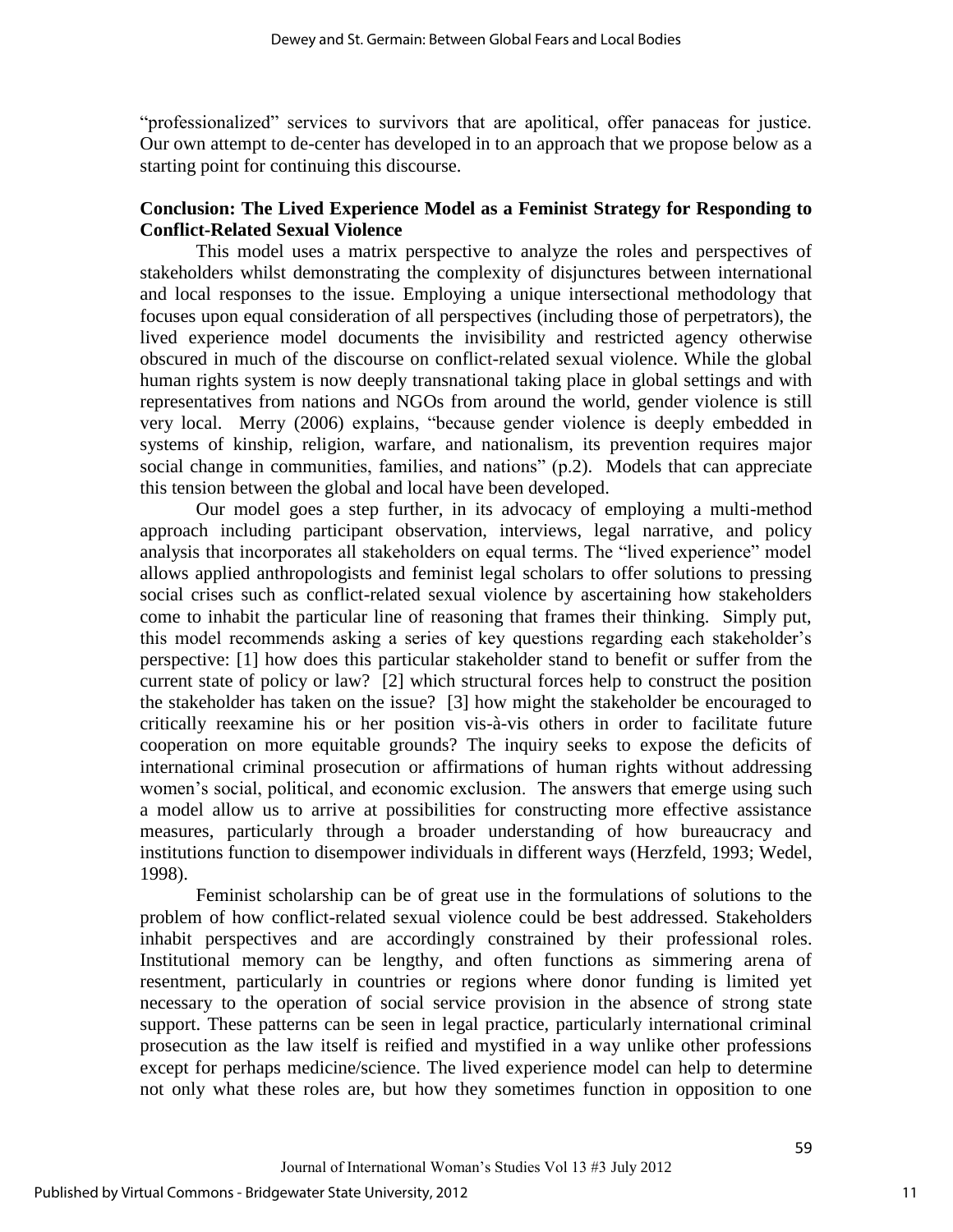another to produce counterproductive results. This is one of the greatest strengths of the "lived experience" model, which can provide concrete examples of how individuals believe the system is failing them. This model can also reveal how service provision workers rationalize the means by which their organizational protocols are failing the system.

Clearly, there is room for improvement in integrating feminist perspectives and practices into international responses to conflict-related SGBV, and as feminists there is room to de-center our approaches away from white middle class women and towards indigenous and other women of color. Or as Bumiller (2006) puts it, "human rights strategies should seek to empower women thorough forms of political action that support survivors' individual sovereignty, rather than reliance on state powers of surveillance and punishment" (p. 135). Feminist scholarship is in a place to move the international human rights policy and international criminal law in a new direction both methodologically and substantively. Acknowledging the limitations of state power and criminalization is a first step towards tailoring human rights standards to the particulars of each individual country, ethnic group, or regional situation.

## **Works Cited**

Amnesty International (2010). The International Criminal Court: Fact Sheet 7- Ensuring **Justice** 

for Women. Retrieved from:

[http://www.amnesty.org/en/library/asset/IOR40/008/2000/en/1095575f-df60-](http://www.amnesty.org/en/library/asset/IOR40/008/2000/en/1095575f-df60-11dd-acaa-) [11dd-acaa-7](http://www.amnesty.org/en/library/asset/IOR40/008/2000/en/1095575f-df60-11dd-acaa-)d9091d4638f/ior400082000en.html

Askin, K. (2004) A decade of the development of gender crimes in International Courts and

Tribunals: 1992 to 2003. *Human Rights Brief, 11*(3),16-27.

Askin, K. (1997). *War crimes against women: Prosecution in international war crimes tribunals*. The Hague: Kluwer Law International.

- Atkinson, J. (2002). *Trauma trails recreating song lines: The transgenerational effects of trauma in indigenous Australia.* Spinifex Press: North Melbourne Australia.
- Baker, L. (2007). Gender-based violence case definitions: Towards clarity in incident classification. *International Research Committee*: circulated paper.

Black's Law Dictionary, Fifth Edition. (1979). Eagan, MN: West Publishing Company.

Brownmiller, S. (1975/1993). *[Against our will:](http://en.wikipedia.org/w/index.php?title=Against_Our_Will&action=edit&redlink=1) Men, women, and rape.* New York: Simon &

Schuster/Fawcett Columbine)

Bumiller, K. (2008). *In an abusive state: How neoliberalism appropriated feminist movement against sexual violence.* Durham, NC: Duke University Press.

Charlesworth, H. (2005). Not waving but drowning: Gender mainstreaming and human rights in

the United Nations. *Harvard Human Rights Journal 18*, 1-18.

Charlesworth, H. (1994). What are "Women's International Human Rights"? In R.J. Cook (Ed.),

*Human rights of women: National and international perspectives*. Philadelphia: University of Pennsylvania Press.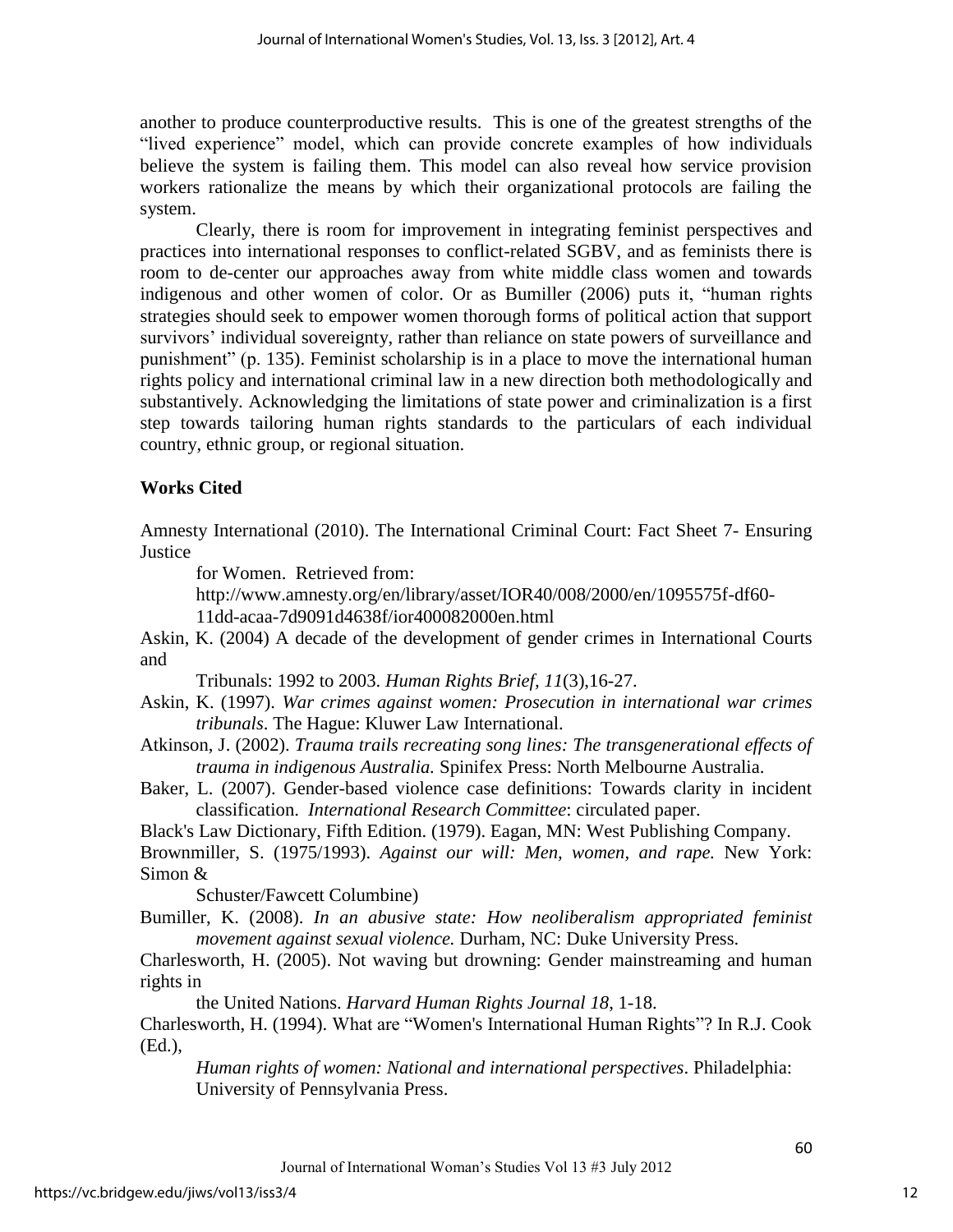Cockburn, C. (2007). *From where we stand: War, women's activism and feminist analysis*. London: Zed Books.

Cook, R.J. (1994). Women's International Human Rights Law: The way forward. In R.J. Cook

(Ed.) *Human rights of women: National and international perspectives* (pp. 3- 36). Philadelphia: University of Pennsylvania Press.

Crenshaw, K. (1991). Mapping the margins: Intersectionality, identity politics, and violence

against women of color. *Stanford Law Review, 43*(6), 1241-1299.

Davis, A. (1998). Masked racism: Reflections on the prison-industrial complex. *Colorlines:* 

*News for Action*. Retrieved from:

http://colorlines.com/archives/1998/09/masked racism\_reflections\_on\_the\_prison \_industrial\_complex.html

Del Ponti, C. & Sudetic, C. (2009). *Madame Prosecutor: Confrontations with humanity's worst* 

*criminals and the culture of impunity.* New York: Other Press.

Enloe, C. (2010). *Nimo's war, Emma's war: Making feminist sense of the Iraq war*. Berkeley, CA: University of California Press.

Enloe, C. (2000). *Manuevers: The international politics of militarizing women's lives*. Berkeley, CA: University of California Press.

Giles, W. & Hyndman, J. (2004). *Sites of violence: Gender and conflict zones*. Berkeley, CA:

University of California Press

Goldstein, J. (2003). *War and gender: How gender shapes the war system and vice versa*. Cambridge: Cambridge University Press

Gunn Allen, P. (1986). *The sacred hoop*. Boston: Beacon Press.

Halley, J. (2008). Rape at Rome: Feminist interventions in the criminalization of sexrelated

violence in positive international criminal law. *Michigan Journal of International Law, 30*, 1-25.

Harvey, D. (2005). *A brief history of neoliberalism.* Oxford: Oxford University Press.

Her Majesty's Inspectorate of the Constabulary (HMIC) and Her Majesty's Crown Prosecution

Service Inspectorate (HMCPSI). (2007). Without consent: A joint review of the investigation and prosecution of rape offences. Retrieved from www.hmic.gov.uk.

Herzfeld, M. (1993). *The social production of indifference: Exploring the symbolic roots of Western bureaucracy*. Chicago: University of Chicago Press.

Hill Collins, P. (2000). *Black feminist thought: Knowledge, consciousness, and the politics of empowerment*. New York: Routledge.

ICC/International Criminal Court. (2011). Elements of crimes. The Hague: The International

Criminal Court. Retrieved from

[http://www.icc-cpi.int/NR/rdonlyres/336923D8-A6AD-40EC-AD7B](ttp://www.icc-cpi.int/NR/rdonlyres/336923D8-A6AD-40EC-AD7B-4)  [45](ttp://www.icc-cpi.int/NR/rdonlyres/336923D8-A6AD-40EC-AD7B-4)BF9DE73D56/0/

ElementsOfCrimesEng.pdf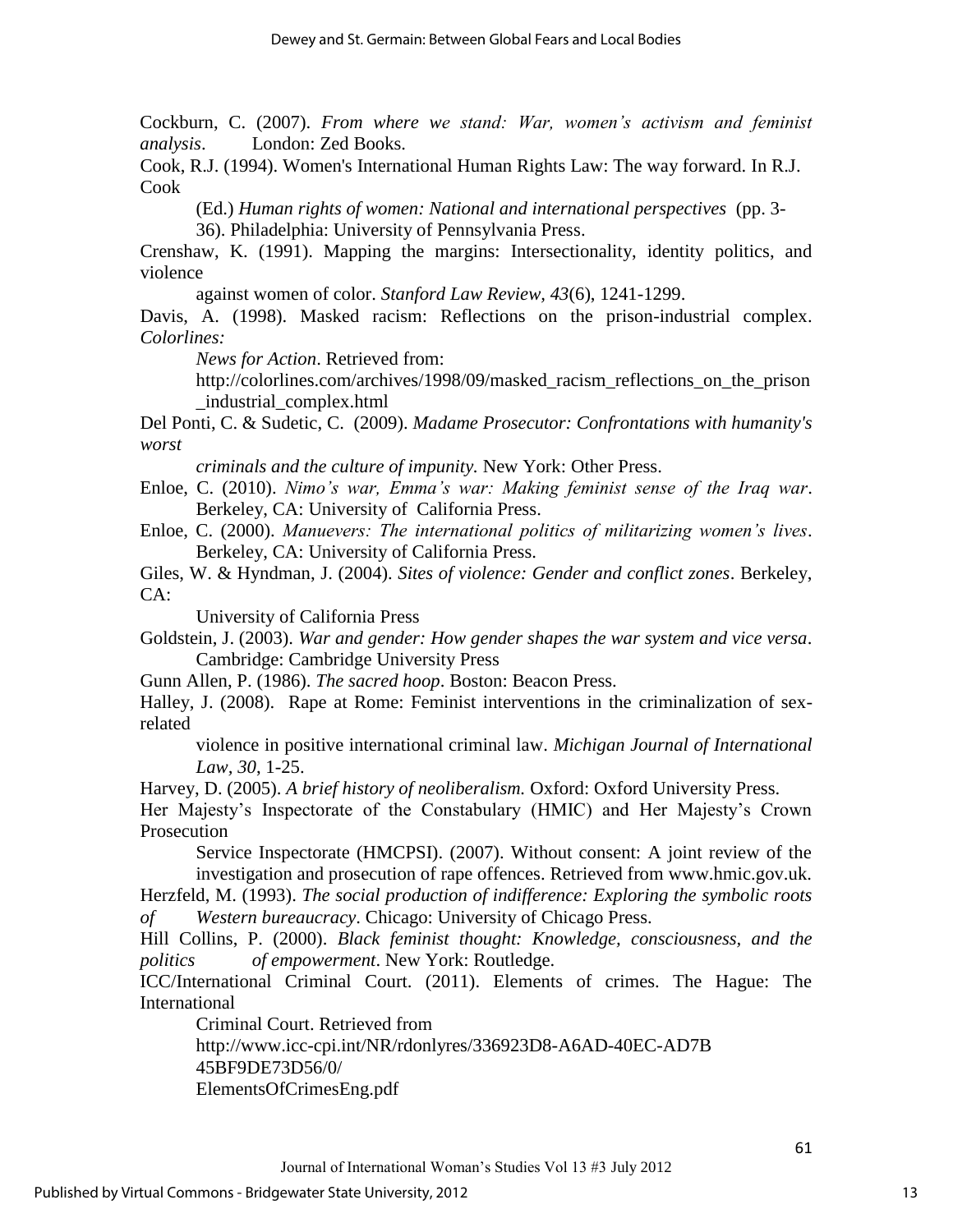ICC/International Criminal Court. (2009). Report of the Court on the activities and projects.

Retrieved from http://www.icc-

cpi.int/Menus/ASP/Sessions/Documentation/8th+Session/

Kanyangara, P., Rime, B., Philippot, P. & Yzerbyt, V. (2007). Collective rituals, emotional

climate and intergroup perception: Participation in "Gacaca" tribunals and assimilation of the Rwandan genocide. *Journal of Social Issues, 63* (2), 387-403.

Keteyian, A. (2009). Rape in America: Justice denied. *CBS News*. Retrieved from:

http://www.cbsnews.com/2100-500690\_162-5590118.html

Koyama, E. (2006). Disloyal to feminism: Abuse of survivors in the domestic violence system. In *Color of violence: The Incite! Anthology* (pp. 208-222). Cambridge, MA: South End Press.

Manalsuren, N. (2009). Congo-Kinshasha: How Many More Will Be Raped? *AllAfrica*. Retrieved from http://allafrica.com/stories/200902130019.html

Mazurana, D., Raven-Roberts, A. & Parpart, J. (Eds.) (2005). *Gender, conflict and peacekeeping*. Lanham, MD: Rowman and Littlefield

McKay, S. & Mazurana, D. (2004). *Where are the girls? Girls in fighting forces in Northern Uganda, Sierra Leone and Mozambique: Their lives during and after* 

*war*.

Montreal: International Center for Human Rights and Democratic Development.

Meintjes, S., Turshen, M. & Pillay, A. (2002). *The aftermath: Women and post-conflict transformation*. London: Zed Books.

Meron, T. (2008). Human rights law marches into new territory. Marek Nowicki Memorial

Lecture. Retrieved from

http://web.ceu.hu/legal/pdf%20documents/Nowicki/Meron\_Enforcement%20of% 20HRwarsawnowicki13nov08.pdf

Merry, S. (2006). *Human rights and gender violence: Translating international law into local* 

*justice.* Chicago: University of Chicago Press.

Meyerstein, A. (2007). Between law and culture: Rwanda"s *Gacaca* and postcoloniality. *Legality, Law & Social Inquiry, 32* (2), 467-508.

Mohanty, C. (2003). *Feminism without borders: Decolonizing theory, practicing solidarity*.

Durham and London: Duke University Press.

Moser, C. & Clark, F. (Eds.) (2001). *Victims, perpetrators or actors? Gender, armed conflict* 

*and political violence.* London: Zed Books.

Mukengere, M. & Nangini, C. (2009). Rape with extreme violence: The new pathology in South

Kivu, DRC. *Public Library of Science and Medicine, 6*(12), 1-5.

National Center for Victims of Crime. (2010). Issues: Victims" Bill of Rights. Retrieved from

http://www.ncvc.org/ncvc/main.aspx?dbName=DocumentViewer&DocumentID= 32697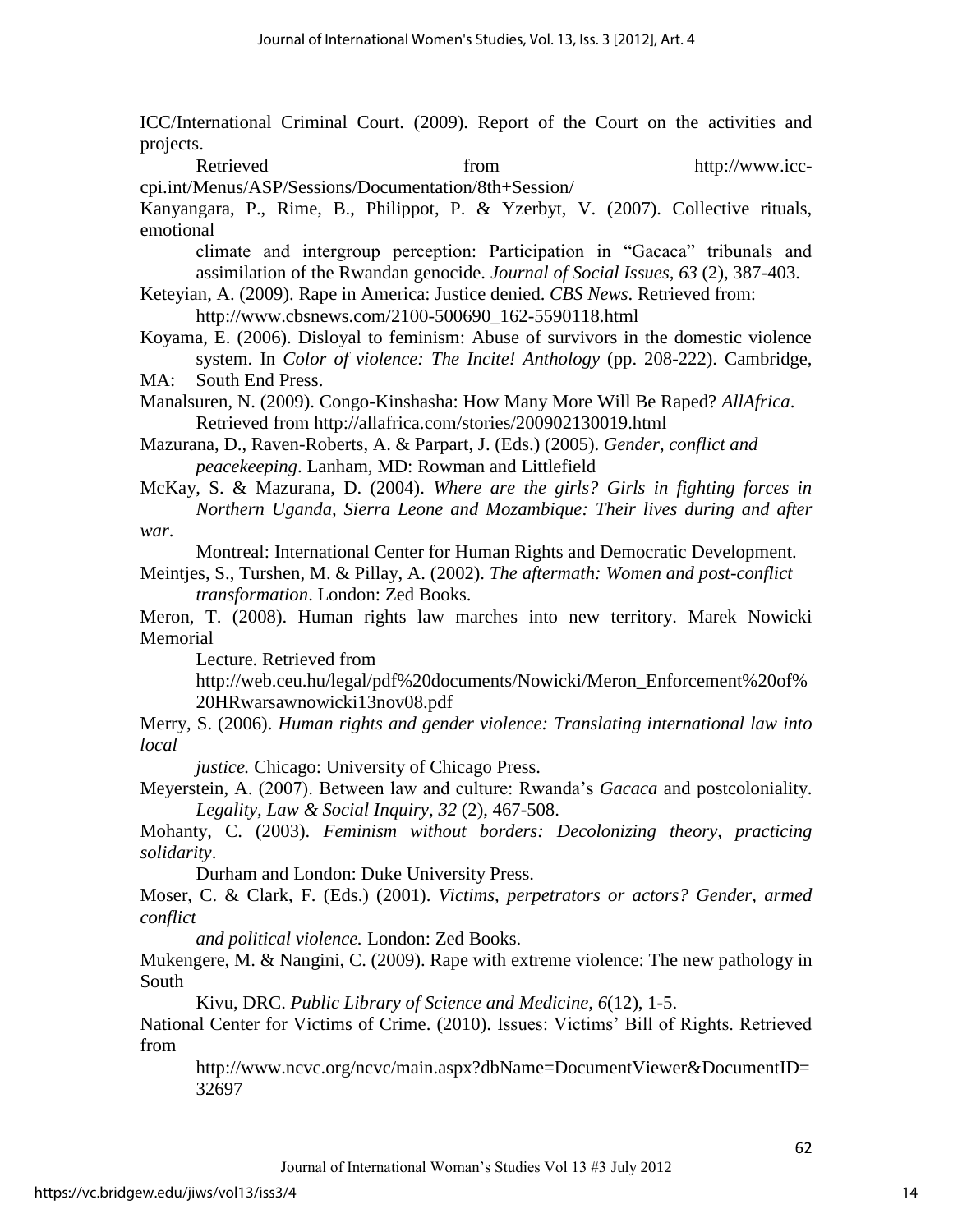Nielson, M. & Silverman, R. (1996). *Native Americans, crime, and justice*. Boulder: Westview

Press.

Nowrojee, B. (2005). "Your justice is too slow": Will the ICTR fail Rwanda"s rape victims?

United Nations Research Institute for Social Development (UNRISD). Occasional Paper

10. Geneva: UNRISD.

Polman, L. (2010). *The crisis caravan: What is wrong with humanitarian aid*. London: Metropolitan Books.

Rajagopal, B. (2003). *International law from below: Development, social movements and Third* 

*World resistance*. Cambridge: Cambridge University Press.

Simons, M. (2012). International criminal court issues first sentence. *New York Times*. Retrieved

from

[http://www.nytimes.com/2012/07/11/world/europe/international-criminal-court](http://www.nytimes.com/2012/07/11/world/europe/international-criminal-court-issues-)[issues-](http://www.nytimes.com/2012/07/11/world/europe/international-criminal-court-issues-)

first-sentence.html?emc=eta1

Singleton, J. (forthcoming 2012). The South African Sexual Offences Act and local meanings of

coercion and consent in KwaZulu Natal. *African Studies Review*, forthcoming fall 2012.

Smith, A. (2005). *Conquest: Sexual conquest and American Indian genocide*. Cambridge, MA: South End Press.

Soh, S. (2009). *The comfort women: Sexual violence and postcolonial memory in Korea and* 

*Japan.* Chicago: University of Chicago Press.

Spivak, G. (1998). Can the subaltern speak? In C. Nelson and L. Grossberg (Eds). *Marxism and* 

*the interpretation of culture* (pp. 271-316). Champaign-Urbana, IL: University of Illinois Press.

SURF /Survivors Fund: Supporting Survivors of the Rwanda Genocide. (2010). Statistics of the

Genocide. Retrieved from

http://www.survivors-fund.org.uk/resources/history/statistics.php

Turshen, M. & Twagiramaya, C. (1998). *What women do in wartime: Gender and conflict in* 

*Africa*. London: Zed Books

UN/United Nations General Assembly (1998). *Rome Statute of the International Criminal Court* 

*(last amended January 2002)*, 17 July1998, A/CONF.183/9. Retrieved from http://www.unhcr.org/refworld/docid/3ae6b3a84.html

UN/United Nations Principles. (2005). The amended Set of Principles for the Protection and